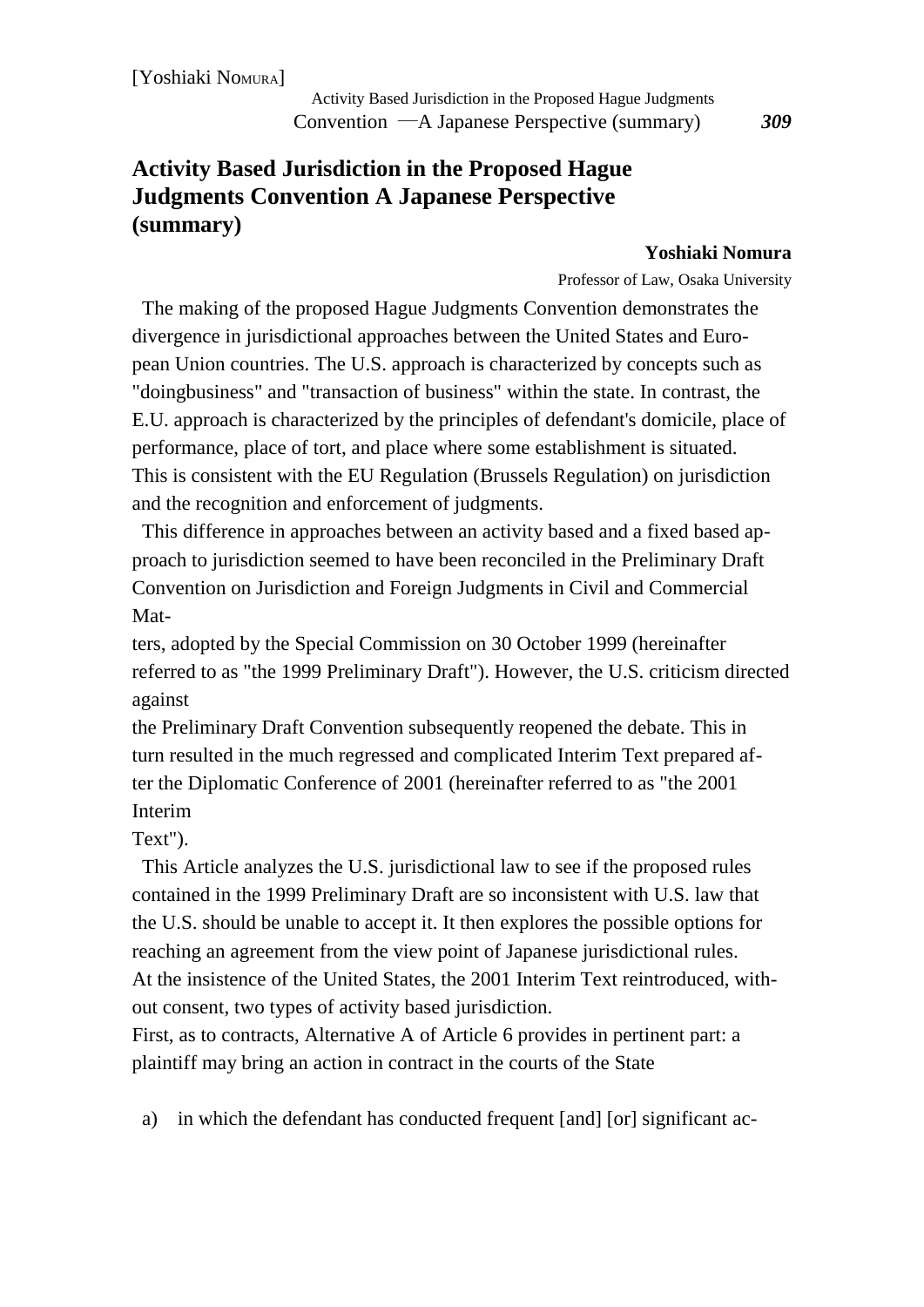### tivity; or

b) into whichthe defendant has directed frequent [and] [or] significant activ ity

provided that the claim is based on a contract directly related to that activity.

It is true that Alternative A may cover most cases that are covered by "transaction of business" types of state long-arm statutes. Read together with the proviso, Alternative A likely satisfies the due process requirement of the U.S. Constitution as proclaimed by the minimum contacts test in the Supreme Court's International Shoe. It is also in conformity with the contract case of McGee which only required that "the suit was based on a contract which had substantial connection" with the forum state. Thus, non resident defendants such as Burger King's licensees may only be haled into a Florida court if they satisfied the condition of indent b)and directed"frequent [and] [or] significant activity" to Florida.

"Frequent [and] [or] significant activity" introduced in the proposed Convention, however, is not synonymous with "transaction of business." Introducing a new or similar term necessarily runs the risk of becoming a false friend. That is, it may create unpredictability to for the parties to contracts and may produce inconsistent interpretations among the courts of the contracting states of the proposed Convention.

The principle of activity as drafted in Alternative A of Article 6 is in contrast to the principle of place of performance, which is expressed in Alternative B. Alternative B provides:

A plaintiff may bring an action in contract in the courts of a State in which -

a) in matters relating to the supply of goods, the goods were supplied in whole or in part;

b) in matters relating to the provision of services, the services were provided in whole or in part;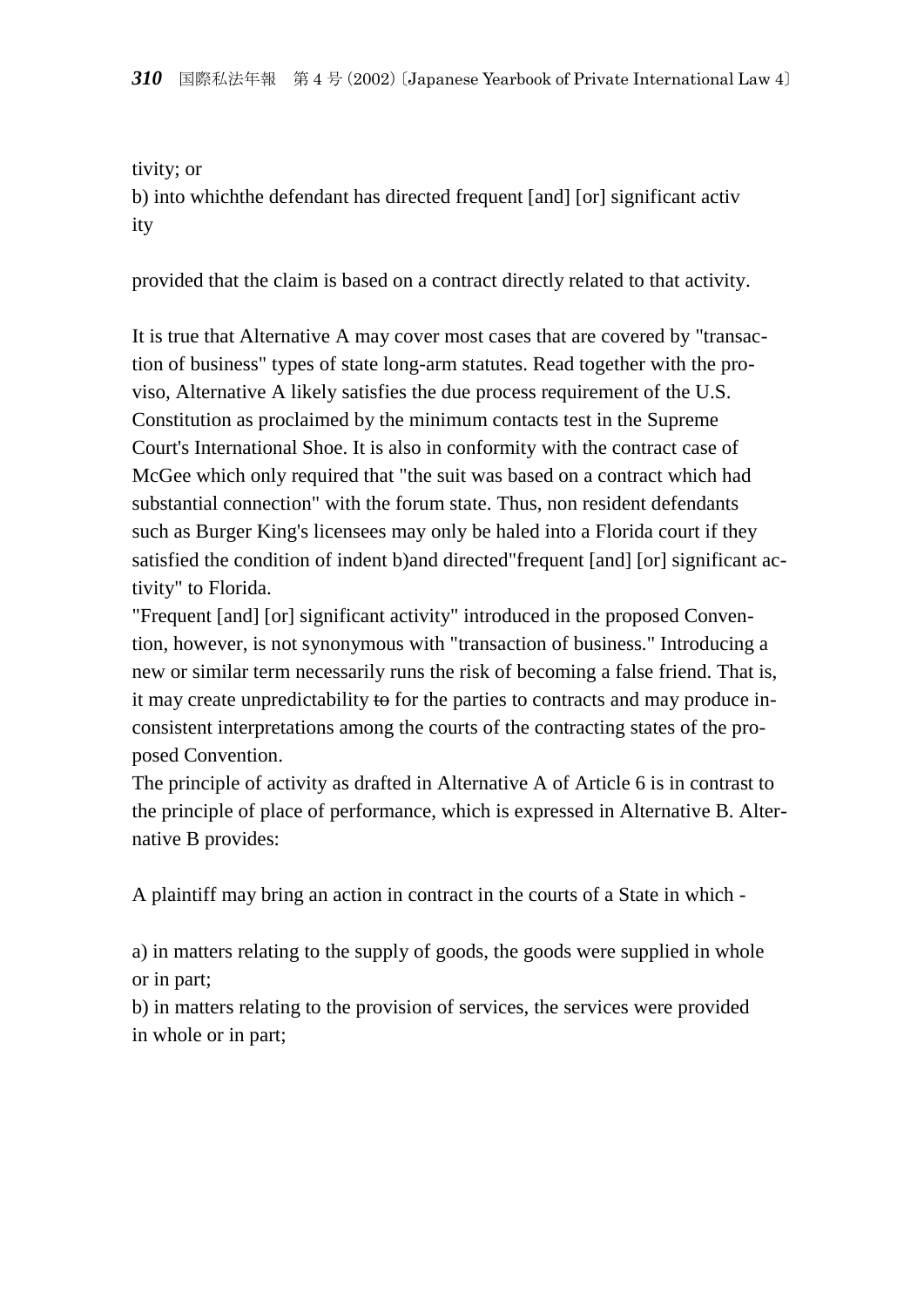#### Activity Based Jurisdiction in the Proposed Hague Judgments Convention― A Japanese Perspective (summary) *311*

As it appears, Alternative B is narrower in scope than a traditional rule of jurisdiction which adopts the principle of the place of performance. For example, article 5, paragraph 1 of the E.U. Regulation defines the place of performance as the place in a Member State"where, under the contract, the goods were delivered or should have been delivered"or"where, under the contract, the services wereprovided or should have been provided." This is much more restrictive than the Japanese rule for the place of performance (see article 5 (l) of the Code of Civil Procedure) .

Because Alternative B is restrictive in scope, exercise of jurisdiction according to this rule may well be within the limits of due process. On the other hand, it would prevent exercise of jurisdiction permitted by many states' long-arm statutes over a non-domiciliary who"contracts anywhere to supply goods or services in the State" as to a cause of action arising from such contract-related activity.

It is thus proposed that Alternative B be modified to permit a state to exercise jurisdiction when that state is the place where, under the contract, the goods or services should have been delivered or provided. This modified version would keep intact those state long-arm statutes that provide for jurisdiction for the act of contracting anywhere to provide goods or services within the forum. After all, from the view point of U.S. law, it is not a provision in the convention or in the state long-arm statute that invokes constitutional concerns. Rather, it is the assertion of jurisdiction based on that provision that must pass muster under the test of due process. In the same vein, it is redundant to add to the proviso of Alternative A of Article 6 words such as: "and the overall connection of the defen dant to that State makes it reasonable that the defendant be subject to suit in that State." The jurisdictional rules in the proposed Convention would lose most of their predictability and legal certainty if they are drafted like a constitutional test.

Second, a similar proposal for activity based jurisdiction was made by the United States in relation to Article 10 concerning torts. The proposal has the same frequent or significant activity component, claim-activity relationship, and a reasonableness test as Alternative A of Article 6 does. As a jurisdictional rule in

a multilateral convention, however, this is unnecessarily broad in scope and is highly unpredictable. As a result, it would require an international tribunal to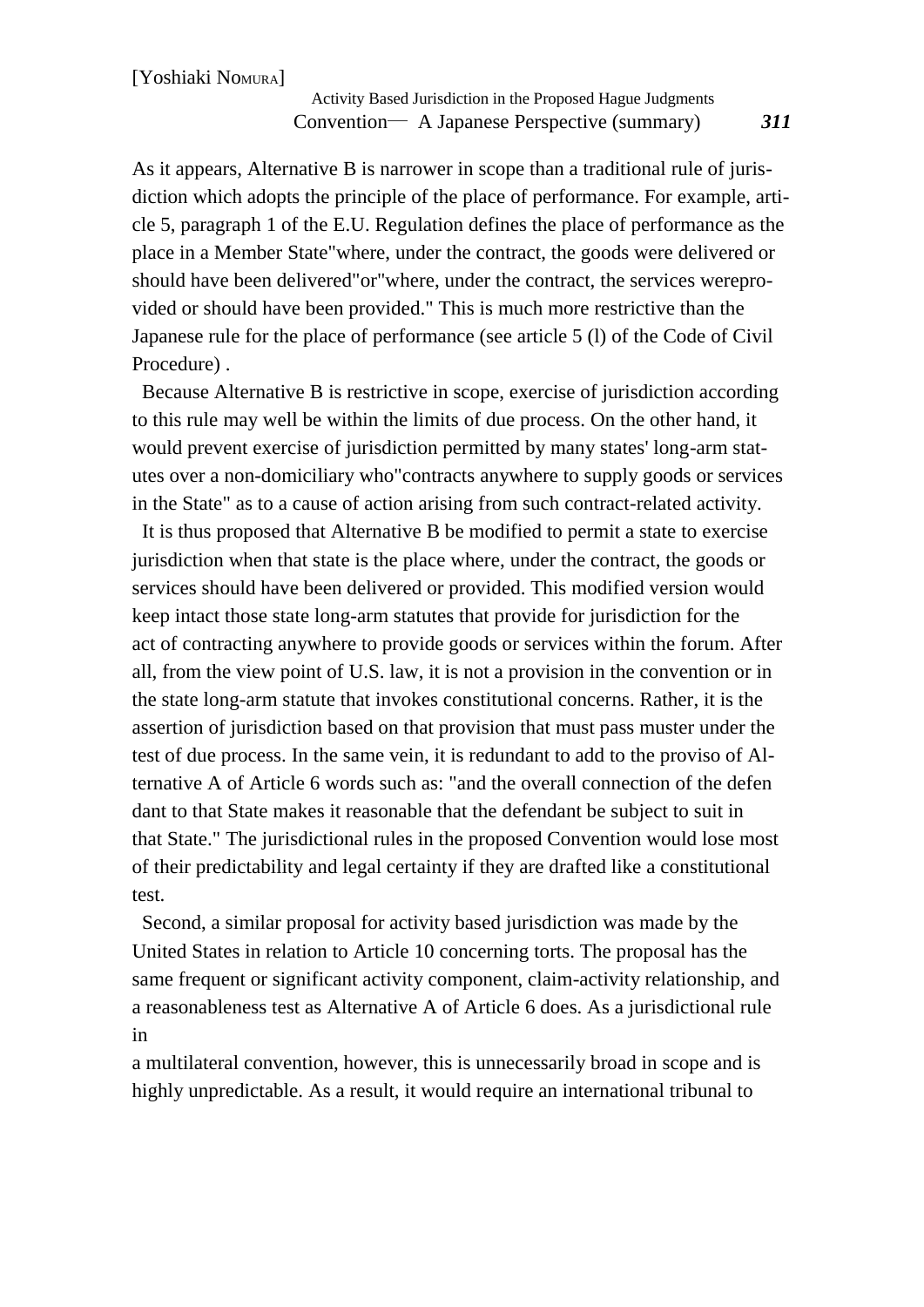substantiate the abstract terms and harmonize interpretation.

In particular, the test of frequent or significant activity conducted within or directed towards the forum state fails to address an important condition for affirming torts jurisdiction. Namely, that the place of injury be located within the forum state. Many state long-arm statutes allow for the assertion of jurisdiction over a person who "commits a tortuous act without the state causing injury to person or property within the state." In both World-Wide Volkswagen and Asahi Metal, injury within the forum state was found to be a necessary but not a sufficient condition for upholding jurisdiction. In these products liability cases, the U.S. Supreme Court required purposeful activity directed toward the forum, in addition to injury within the forum.

Thus, the American proposal of activity based jurisdiction in matters of tort seems to step outside the scope of many state long-arm statutes and would not satisfy the due process requirements formulated by the U.S. Supreme Court. Rather, the European version of place of injury plus foreseeability test (see Article10, Paragraph 1 of the 1999Preliminary Draft) may well reflect the due process values expressed in WorldrWide Volkswagen and Asahi Metal.

As the foregoing discussion shows, the argument for the formal approach to activity based jurisdiction or real approach is not so persuasive as to outweigh the merits of predictability and legal certainty. Furthermore, the activity based jurisdiction in matters of contract and tort is hard to accept for Japan, because it tends to blur the distinction between the contract and tort related bases of jurisdiction (see article 5(1) and (9) of the Code of Civil Procedure).

Nonetheless, an alternative version of Article 9 of the 1999 Preliminary Draft, which is based on the U.S.'s real approach, would be acceptable to Japan, whose jurisdictional principles are more flexible than the rules contained in the E.U. regulation. Article 9, paragraph 1 provides that a plaintiff may bring an action in the courts of a State in which a branch, agency, or any other establishment of the defendant is situated, provided that the dispute relates directly to the activity of that branch, agency, or other establishment. This is a formal approach based on a fixed base (see Article 5, paragraph 5 of the E.U. regulation). However,Article 9 also suggests a real approach in its bracketed language that extends branch related jurisdiction to include a state "where the defendant has carried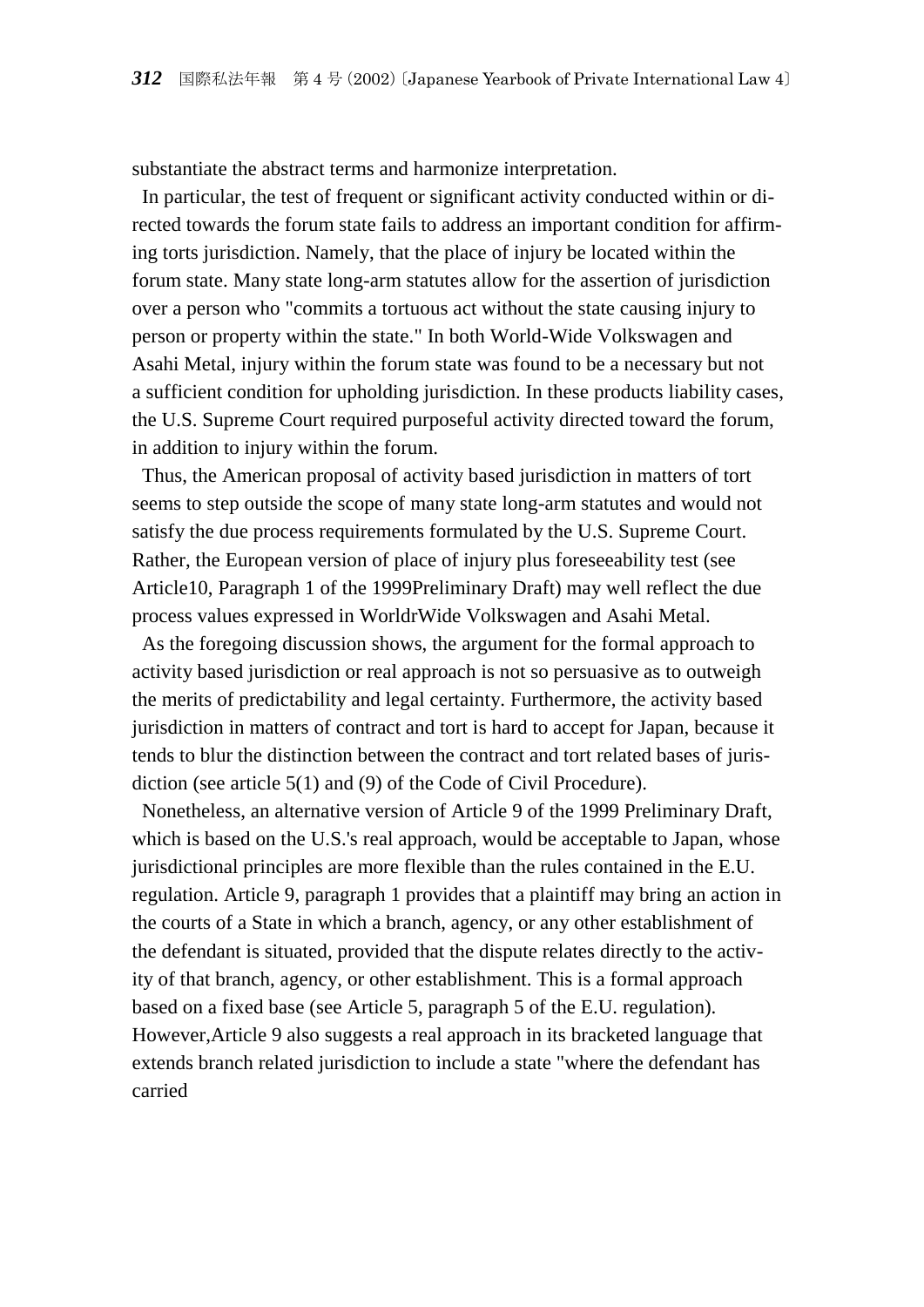Activity Based Jurisdiction in the Proposed Hague Judgments Convention― A Japanese Perspective (summary) *313*

on regular cdrriiriefcial activityby other means,"provided that the dispute relates directly to that regular conutierciai activity.

Under a legal system where courts exercise jurisdiction only when authorized by a fixed set of jurisdictional rules enacted by the legislature, it would be theoretically difficult to adopt an activity based approach to expand the accepted formal bases of jurisdiction. Japan's Supreme Court has made clear in recent cases the following principles: (l) It maybe reasonable to assert jurisdiction overa nonresident defendant when he has some legal relationship with Japan; (2) The reasonableness of such legal relationship is determined by the principle of natural reason(jdri); (3) If one of the bases of territorial jurisdiction provided in the Code of Civil Procedure is located in Japan, assertion of jurisdiction by Japanese courts is presumed to be reasonable; (4)However, if the court taking jurisdiction finds some special circumstances that run counter to the principle of natural reason, they may decline jurisdiction.

According to principles (3)and(4), assertion of jurisdiction must prima facie be authorized by the territorial jurisdiction of the Code of Civil Procedure, which must in turn be limited by the principle of natural reason. These principles give courts flexibility for declining jurisdiction but not for permitting jurisdiction. On the other hand, the only concern of principles (l) and (2), which precede the other two principles, is whether the defendant has such a legal relationship with Japan that makes the exercise of jurisdiction reasonable. It is thus suggested that this final test of reasonableness gives Japanese legal system the necessary flexibility to introduce a new basis of jurisdiction such as one based on "regular commercial activity\* in Japan.

The activity based jurisdiction discussed above is intended as the basis of specificjurisdiction. In contrast,"doing business"is used by the courts of the United States as a general basis of jurisdiction. It is an elastic concept with a wide margin of uncertainty. Therefore, it has been criticized by other countries including Japan as the symbol of exorbitant jurisdiction of American courts. Doing business type of general jurisdiction is listed under Article 18, paragraph 2, subparagraph e)in the 2001 Interim Text as one of the prohibited grounds of jurisdiction. The U.S. proposed to delete this subparagraph.

Subparagraph e), however, does not "unconstitutionalize" the use of doing